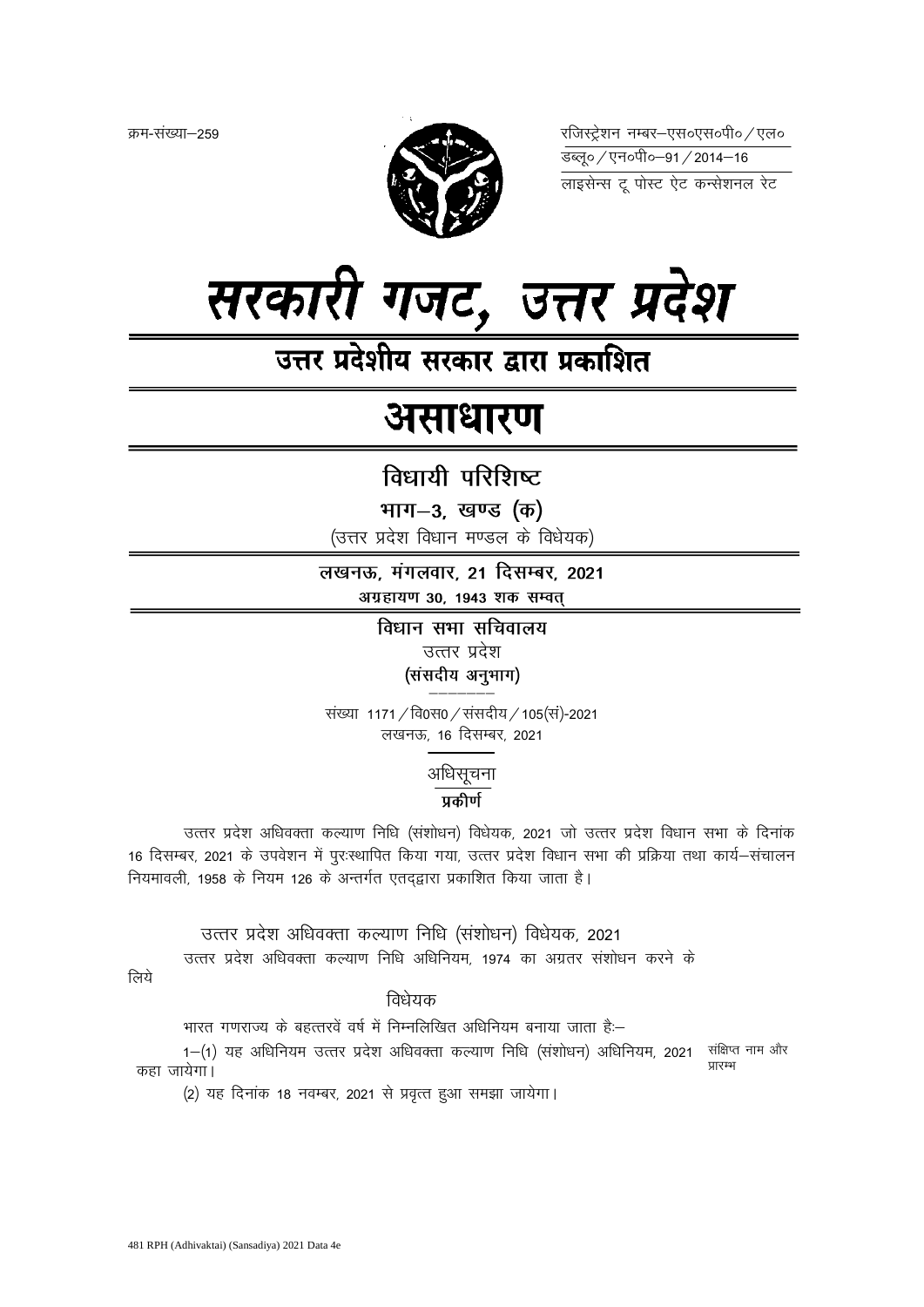2-उत्तर प्रदेश अधिवक्ता कल्याण निधि अधिनियम, 1974 की धारा 13 में उपधारा (1) और (2) के स्थान पर निम्नलिखित उपधारा रख दी जायेंगी, अर्थात् :-

> "(1) किसी सदस्य की मृत्यु हो जाने की दशा में उसके नामनिर्देशिती या जहाँ कोई नामनिर्देशिती न हो उसके विधिक उत्तराधिकारियों को निधि से उसकी सदस्यता के प्रत्येक सम्पूरित वर्ष के लिए पाँच हजार रूपये की दर से संगणित धनराशि का, जो पच्चीस हजार रूपये से अन्यून और एक लाख पचास हजार रूपये से अनधिक हो, भुगतान किया जायेगाः

> परन्तु यह कि तीस वर्ष की सदस्यता पूर्ण होने पर किसी सदस्य की मृत्यु होने की दशा में उनके नामनिर्देशिती अथवा विधिक उत्तराधिकारियों को राज्य सरकार द्वारा विहित रीति से एक मुश्त पाँच लाख रूपये का भुगतान किया जायेगा।

> (2) किसी सदस्य को, धारा 12 की उपधारा (1) के खण्ड (ख), (ग) या (घ) के अधीन सदस्य न रह जाने पर निधि से निम्नलिखित प्रकार से भूगतान किया जायेगाः—

(एक) सदस्यता के प्रत्येक सम्पूरित वर्ष के लिए दो हजार रूपये प्रतिवर्ष की दर से संगणित धनराशि, यदि वह अपनी सदस्यता के सम्पुरित वर्ष के बारह वर्ष के पश्चात् और पच्चीस वर्ष के पूर्व त्याग–पत्र देता है;

(दो) सदस्यता के प्रत्येक सम्पूरित वर्ष के लिए अधिकतम एक लाख पचास हजार रूपये के अध्यधीन पाँच हजार रूपये प्रतिवर्ष की दर से संगणित धनराशि, यदि वह अपनी सदस्यता के सम्परित पच्चीस वर्ष के पश्चात त्याग–पत्र देता है:

परन्तु यह कि यदि वह अपनी सदस्यता के तीस वर्ष पूर्ण करने के पश्चात त्याग–पत्र देता है तो ऐसे सदस्य को राज्य सरकार द्वारा विहित रीति से एक मुश्त पाँच लाख रूपये का भुगतान किया जायेगा।

(तीन) उसके द्वारा संदत्त अभिदान के कूल योग के बराबर धनराशि, और उस पर ऐसी दर से साधारण ब्याज, जैसा कि न्यासी समिति समय—समय पर नियत करे. यदि वह ऐसे किन्हीं अन्य कारणों से. जो उपधारा (1) या उपधारा (2) से आच्छादित न हों, सदस्य न रह जाय।"

| निरसन और  |  |  | 3–(1) उत्तर प्रदेष अधिवक्ता कल्याण निधि (संषोधन) उत्तरं प्रदेष        |  |           |
|-----------|--|--|-----------------------------------------------------------------------|--|-----------|
| व्यावत्ति |  |  | अध्यादेष, 2021, एतदद्वारा निरसित किया जाता है।                        |  | अध्यादेष  |
|           |  |  |                                                                       |  | संख्या 10 |
|           |  |  |                                                                       |  | सन 2021   |
|           |  |  | (2) ऐसे निरसन के होते हुए भी उपधारा (1) में निर्दिष्ट अध्यादेष द्वारा |  |           |

। ९४ यथा संषोधित मूल अधिनियम के उपबन्धों के अधीन कृत कोई कार्य या की गई कोई कार्यवाही, इस अधिनियम द्वारा यथा संषोधित मूल अधिनियम के सह प्रत्यर्थी उपबन्धों के अधीन कृत या की गई समझी जायेगी मानों इस अधिनियम के उपबन्ध सभी सारवान समयों में प्रवृत्त थे।

उत्तर प्रदेश अधिनियम संख्या 6

सन् 1974 की धारा 13 का संशोधन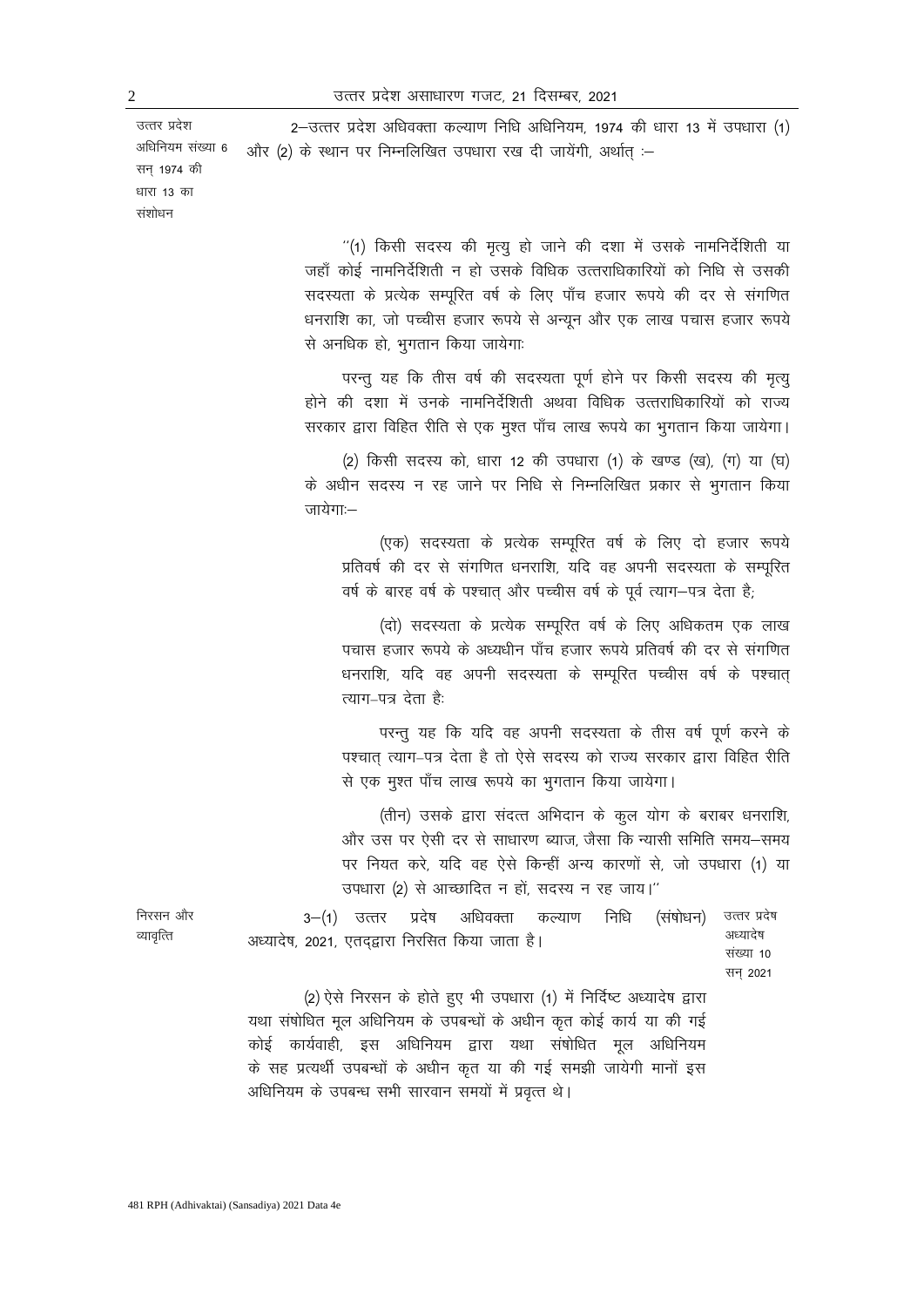#### उददेष्य और कारण

उत्तर प्रदेष में अधिवक्ता कल्याण सम्वर्द्धन निधि की स्थापना और संचालन करने का उपबंध करने के लिए उत्तर प्रदेश अधिवक्ता कल्याण निधि अधिनियम, 1974 (उत्तर प्रदेश अधिनियम संख्या 6 सन् 1974) अधिनियमित किया गया है। पूर्वोक्त अधिनियम के अधीन अधिवक्ताओं के कल्याण हेतू उत्तर प्रदेश अधिवक्ता कल्याण निधि गठित की गयी थी. जिसके माध्यम से किसी अधिवक्ता को भगतान की जाने वाली अधिकतम धनराशि 1.5 लाख रु0 नियत की गयी थी। संकल्प पत्र 2017 की उदघोषणा को दृष्टिगत रखते हुए और अधिवक्ताओं के हित में उक्त धनराशि में वृद्धि करके 5.00 लाख रुपये किये जाने का विनिश्चय किया गया था।

चूँकि राज्य विधान मण्डल सत्र में नहीं था और पूर्वोक्त विनिश्चय को क्रियान्वित करने के लिए तूरन्त विधायी कार्यवाही की जानी आवश्यक थी, अतः राज्यपाल द्वारा दिनांक 18 नवम्बर, 2021 को उत्तर प्रदेश अधिवक्ता कल्याण निधि (संशोधन) अध्यादेश, 2021 (उत्तर प्रदेश अध्यादेश संख्या 10 सन 2021) प्रख्यापित किया गया।

यह विधेयक पूर्वोक्त अध्यादेष को प्रतिस्थापित करने के लिए पुरःस्थापित किया जाता है।

ब्रजेश पाठक. मंत्री न्याय।

### उत्तर प्रदेश अधिवक्ता कल्याण निधि (संशोधन) विधेयक, 2021 द्वारा संशोधित की जाने वाली मूल अधिनियम की संगत धारा का उद्धरण।

उत्तर प्रदेश अधिवक्ता कल्याण निधि अधिनियम, 1974

धारा

"13-(1) किसी सदस्य की मृत्यु हो जाने की दशा में उसके नामांकिती या जहां कोई सदस्यता समाप्त नामांकिती न हो उसके विधिक वारिसों को निधि से उसकी सदस्यता के होने पर निधि से प्रत्येक सम्पूरित वर्ष के लिए पांच हजार रुपये की दर से संगणित धनराशि भूगतान का, जो पच्चीस हजार रुपये से अन्यून और एक लाख पचास हजार रुपये से अनधिक हो, भुगतान किया जायेगा।

(2) किसी सदस्य को, धारा 12 की उपधारा (1) के खण्ड (ख), (ग) या (घ) के अधीन सदस्य न रह जाने पर निधि से निम्नलिखित प्रकार से भुगतान किया जायेगा :-

(एक) सदस्यता के प्रत्येक सम्पूरित वर्ष के लिए दो हजार रुपये प्रतिवर्ष की दर से संगणित धनराशि, यदि वह अपनी सदस्यता के सम्पूरित वर्ष के बारह वर्ष के पश्चात् और पच्चीस वर्ष के पूर्व त्याग-पत्र देता है,

(दो) सदस्यता के प्रत्येक सम्पूरित वर्ष के लिए, अधिकतम एक लाख पचास हजार रुपये के अध्यधीन रहते हुए, पांच हजार रुपये प्रतिवर्ष की दर से संगणित धनराशि, यदि वह अपनी सदस्यता के सम्पूरित पच्चीस वर्ष के पश्चात् त्याग—पत्र देता है,

(तीन) उसके द्वारा संदत्त वार्षिक चन्दे के कूल योग के बराबर धनराशि, और उस पर ऐसी दर से साधारण ब्याज, जो न्यासी समिति समय—समय पर नियत करे, यदि वह ऐसे अन्य कारण से जो उपधारा (1) या उपधारा (2) से आच्छादित न हो, सदस्य न रह जाये।

> आज्ञा से. प्रदीप कुमार दुबे, प्रमुख सचिव।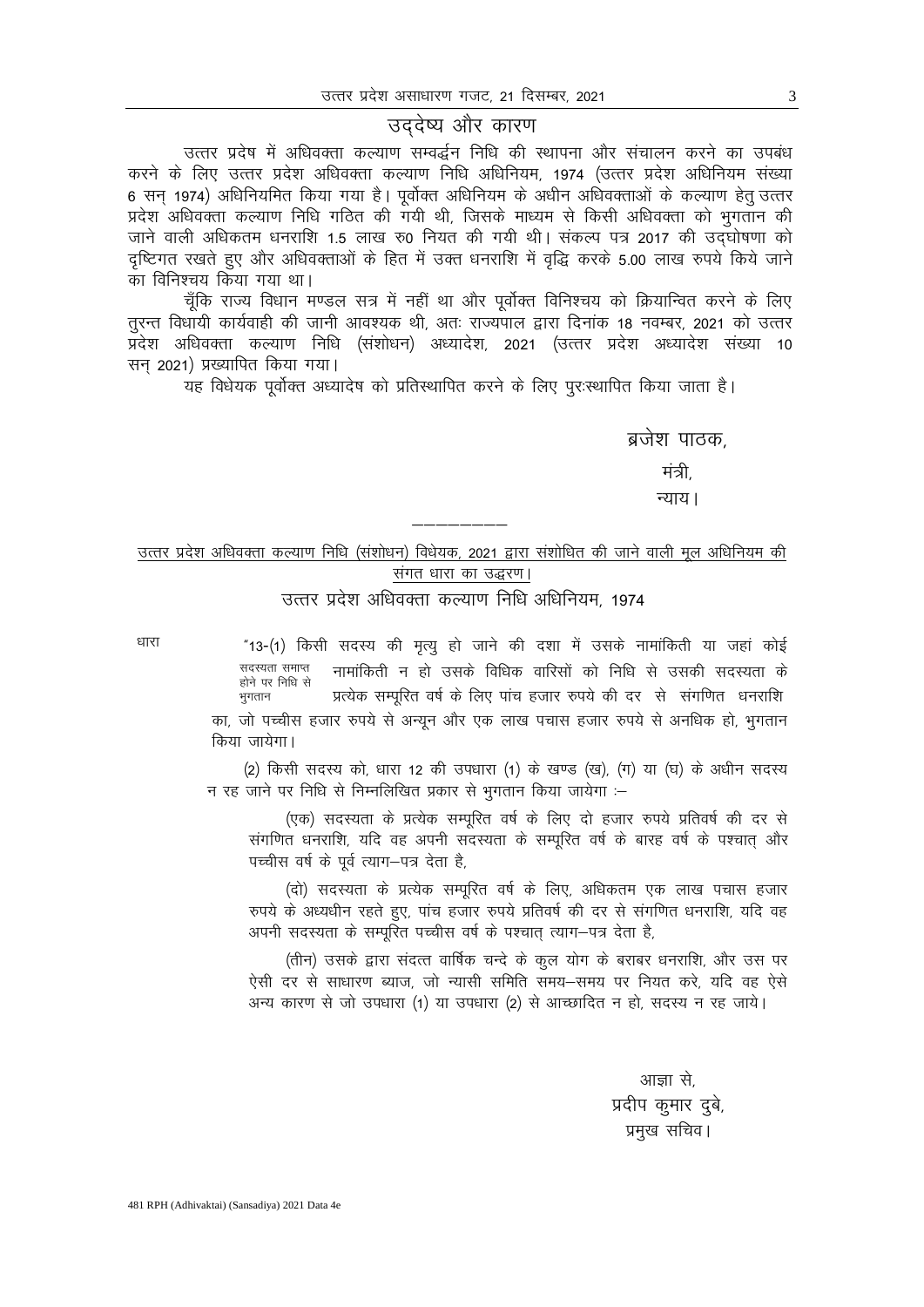#### UTTAR PRADESH SARKAR SANSADIYA KARYA ANUBHAG-1 ———

No. 851/XC-S-1–21-50S-2021 *Dated Lucknow, December* 20, 2021

#### ——— **NOTIFICATION**

MISCELLANEOUS

IN pursuance of the provisions of clause (3) of Article 348 of the Constitution, the Governor is pleased to order the publication of the following English translation of the "**Uttar Pradesh Adhivakta Kalyan Nidhi (Sanshodhan) Vidheyak, 2021**" introduced in the Uttar Pradesh Legislative Assembly on December 16, 2021.

#### THE UTTAR PRADESH ADVOCATES WELFARE FUND (AMENDMENT) BILL, 2021

#### A BILL

*further to amend the Uttar Pradesh Advocates Welfare Fund Act,* 1974*.*

IT IS HEREBY enacted in the Seventy-second Year of the Republic of India as follows :–

Short title and commencement

1. (1) This Act may be called the Uttar Pradesh Advocates Welfare Fund (Amendment) Act, 2021.

(2) It shall be deemed to have come into force with effect from the  $18<sup>th</sup>$  day of November, 2021.

Amendment of section 13 of U.P. Act no. 6 of 1974

2. In the Uttar Pradesh Advocates Welfare Fund Act, 1974, in section 13, *for* sub-sections (1) and (2), the following sub-sections shall be *substituted*, namely:-

> "(1) In the event of a death of member, his nominee or where there is no nominee, his legal heirs shall be paid from the Fund an amount calculated at the rate of rupees five thousand per annum for every completed year of his membership which shall not be less than rupees twenty-five thousand and more than rupees one lakh fifty thousand:

> Provided that in case of death of a member on completion of thirty years of membership, his nominee or legal heirs shall be paid rupees five lakhs in one *lump sum* in the manner prescribed by the State Government.

> (2) A member shall, on ceasing to be a member under clauses (b), (c) or (d) of sub-section (1) of section 12, be paid from the Fund,-

(i) if he resigns after twelve years and before twenty-five completed years of his membership, an amount calculated at the rate of two thousand rupees per annum for every completed year of membership;

(ii) if he resigns after twenty-five completed years of his membership, an amount calculated at the rate of five thousand rupees per annum for every completed year of membership subject to a maximum of rupees one lakh fifty thousand:

Provided that if he resigns after thirty completed years of his membership, such member shall be paid rupees five lakhs in one *lump sum* in the manner prescribed by the State Government.

(iii) if he ceases to be such member due to any other causes not covered by sub-section (1) or sub-section (2), an amount equal to the aggregate of his subscription paid by him and simple interest thereon at such rate as the trustees Committee may, from time to time, fix."